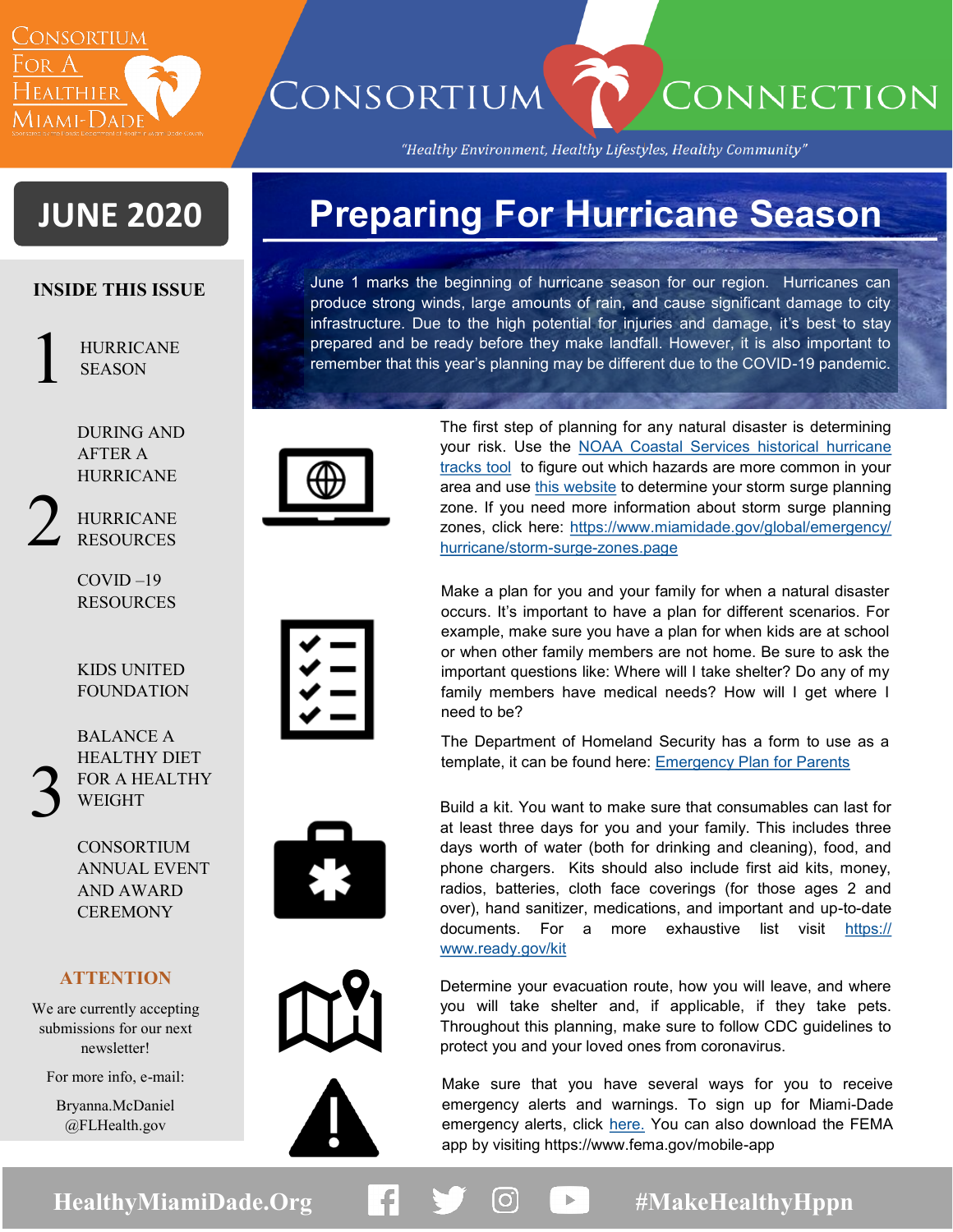### **Hurricane Resources**



To find the most up-to-date information and guidance regarding hurricanes in Miami-Dade, visit [https://](https://www.miamidade.gov/global/emergency/hurricane/home.page) [www.miamidade.gov/global/](https://www.miamidade.gov/global/emergency/hurricane/home.page) [emergency/hurricane/](https://www.miamidade.gov/global/emergency/hurricane/home.page) [home.page](https://www.miamidade.gov/global/emergency/hurricane/home.page)

## **Covid-19 Resources**



To find the most up-to-date information and guidance on COVID-19, please visit the Department of Health's dedicated COVID-[19 webpage.](https://lnks.gd/l/eyJhbGciOiJIUzI1NiJ9.eyJidWxsZXRpbl9saW5rX2lkIjoxMDAsInVyaSI6ImJwMjpjbGljayIsImJ1bGxldGluX2lkIjoiMjAyMDAzMTQuMTg3MzM2MTEiLCJ1cmwiOiJodHRwczovL25hbTA1LnNhZmVsaW5rcy5wcm90ZWN0aW9uLm91dGxvb2suY29tLz91cmw9aHR0cHMlM0ElMkYlMkZsbmtzLmdkJTJGbCUyRmV5) 

For any other questions related to COVID-19 in Florida, please contact the Department's dedicated COVID-19 Call Center by calling **1-866-779-[6121.](tel:+1-866-779-6121) The Call Center is available 24 hours per day**. Inquiries may also be emailed to **COVID-[19@flhealth.gov.](mailto:COVID-19@flhealth.gov)**

# **During and After a Hurricane**



F

Continue to stay informed. Listen to the radio, television, and other sources of news during and after a hurricane. By doing so, you will be able to receive updates on hurricane status and the overall safety of your surrounding areas.

<u>ල</u>



Stay indoors. If your house begins to be damaged by the storm climb into a bathtub and use a mattress to protect you from flying debris. Is it starting to flood in your home? If possible, move to higher ground. Avoid wading or swimming in open water.



During evacuation, remember to bring the kit that you and your family prepared as well as any additional medications or paperwork. Never attempt to drive or swim through flooded areas.

If at a shelter, continue to practice social distancing and other CDC guidelines to reduce exposure to the coronavirus and the flu.



After the storm, use the [Storm Aides For Everyone \(SAFE\)](https://mdc.maps.arcgis.com/apps/LocalPerspective/index.html?appid=04e16f2dfb9644b480339f9425a94494) application to find open facilities near you such as food distribution centers and hospitals. For information on how to use this app, click [here.](https://www.miamidade.gov/global/service.page?Mduid_service=ser1519420150744488)



Before returning home, make sure that it is safe to do so and that you've received the OK from local authorities. Determine if your house is habitable by checking for any electrical, water, or gas line damage. Immediately report any damages to your local authorities and your insurance company.



Protect you and your family from mosquitos. Be sure to empty any standing water, whether it be indoors or outdoors. If possible, repair windows and doors, use repellant, and wear long-sleeved shirts and pants.

[ဝ]